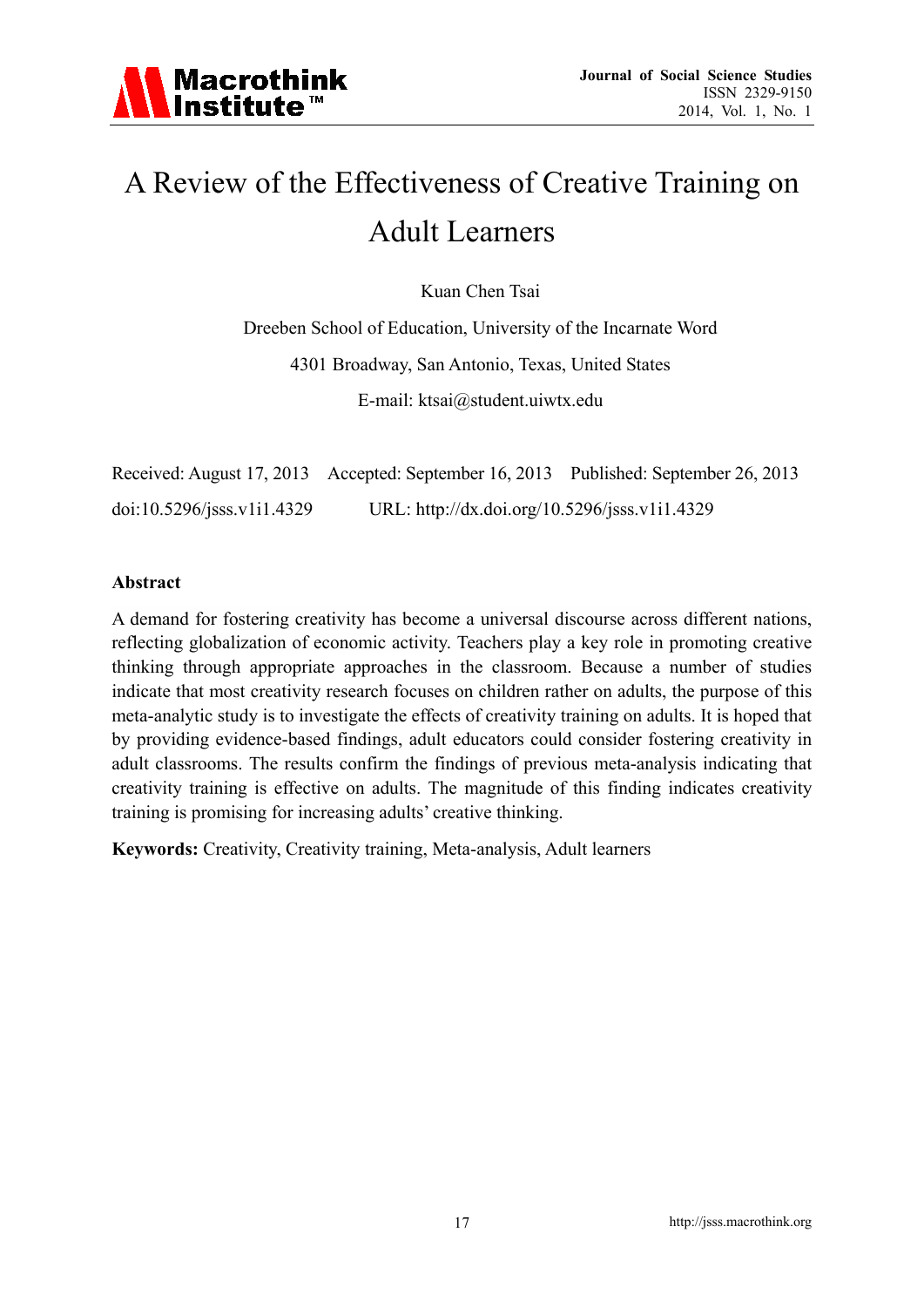

## **1. Introduction**

The essence of creativity is prospective rather than retrospective. A demand for fostering creativity has become a universal discourse across different nations, reflecting globalization of economic activity (Craft, 2003; Newton & Newton, 2009). The function of education serves as a building block of human capital through equipping students with knowledge and creative capacities (Lin, 2011; NACCCE, 1999; Shaheen, 2010). A number of scholars have argued the importance of creativity development in higher education. Most importantly, they pointed out that teachers play a key role in promoting creative thinking through appropriate approaches in the classroom (Kleiman, 2008; Livingston, 2010; Young, 2009). Three lines of inquiry are found in the literature: creative teaching (e.g., Gibson, 2010), teaching for creativity (e.g., Jeffrey & Craft, 2004), and creative learning (e.g., Lucas, 2001). Among three categories, teaching for creativity is the main focus in the literature of creativity in education, where various creativity-training programs are used and tested in the classroom.

Rose and Lin (1984) conducted a quantitative meta-analytic study of creativity training with the use of Torrance tests scored for fluency, flexibility, originality, and elaboration. The results from 46 studies showed an overall moderate effect size. In general verbal creativity was more affected by these programs than figural creativity. Scott, Leritz, and Mumford (2004) conducted another quantitative meta-analysis of creativity training with a careful examination of external validity, internal validity, course content, and delivery method. The results of 70 studies confirmed prior research by Rose and Lin (1984) and Torrance (1972a) that creativity training is effective with the evidence of a large effect size  $(r = 0.68)$  for the overall analysis and sizable effects for each of the four criteria (divergent thinking, problem solving, performance, as well as attitudes and behavior). They concluded that there are potential benefits of creativity training programs for a variety of people, not only for gifted students. They also observed that the most successful creativity training models are grounded in the procedure for the generation of new ideas, specifically problem finding and conceptual combination, which concerns the application of cognitive capacities. More recently, Ma's (2006) meta-analysis of creativity training on 34 studies revealed a large effect size (grand mean effect size 0.77), which further confirmed Torrance's (1972a) initial investigation. Moreover, it showed older adults had more successful training effects than younger ones. The effect size for college students was less than for high school students.

A sampling of studies shows that creativity research focuses primarily on children (e.g., Tan, 2007; Torrance & Myers, 1970) or elite adults (Simonton, 1988a, 1988b). However, a limited number of those studies are devoted to laypersons in adult groups. It is obvious that a research gap exists in the study of creativity in adult contexts. As a result, the purpose of the current study was to use a meta-analytic method to investigate the effects of creativity training on adults. The ultimate goal of this study is to provide evidence-based findings, thereby encouraging adult educators to consider fostering creativity in adult learners.

#### **2. Creativity Training Programs**

Bull, Montgomery, and Baloche (1995) reviewed college level creativity courses and identified four general approaches including (a) cognitive approaches, (b) personality approaches, (c)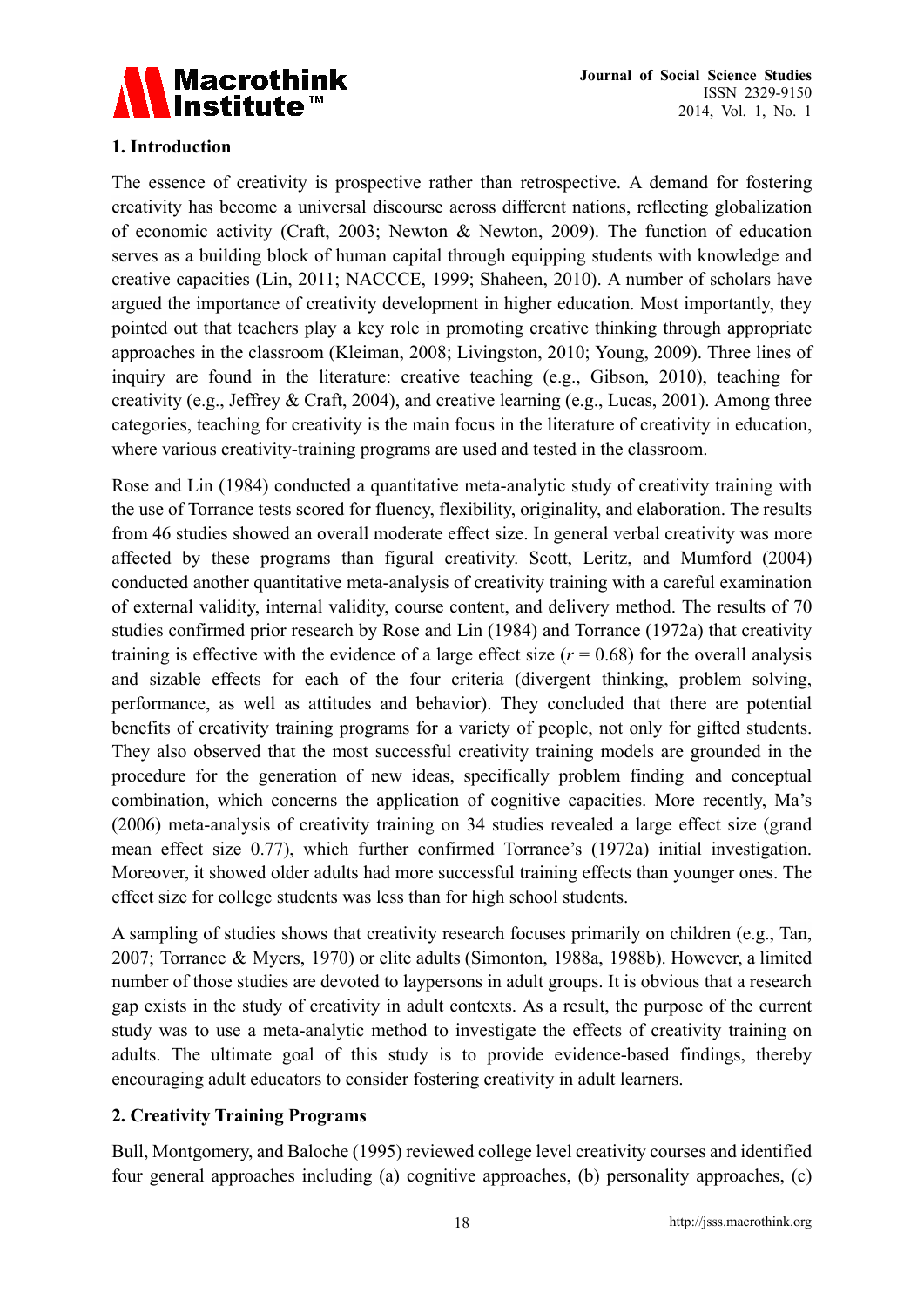

motivational approaches, and (d) social interactional approaches. Lau, Ng, and Lee (2009, pp. 72-73) also found several creative-thinking techniques were used for promoting creativity and they categorized these approaches into five groups: (a) identifying and mapping attributes (e.g., mapping notes or critical analysis), (b) making possibilities (e.g., brainstorming), (c) changing and shifting perspectives (e.g., divergent thinking), (d) making associations and analogical thinking (e.g., lateral thinking), and (e) probing emotion and the subconscious (e.g., Lucid Dream Techniques).

Besides differences in meta-theoretical models, Scott et al. (2004) also pointed out two other distinctions that influence the content and structure of creativity training. First, the theoretical models that shape training interventions bear some aspect of creativity, such as lateral thinking, productive thinking, and creative problem solving. Another noteworthy difference is between general techniques across different situations and domain specific training for special purposes. Dineen, Samuel, and Livesey (2005) suggested creativity in learners is encouraged by three conditions: (a) supportive, student-centered environments, (b) non-hierarchical teaching styles, (c) teaching methods and tasks, and (d) assessment systems (p. 159).

To date, the most frequently used and most successful model that facilitates creative learning in the classroom is the Creative Problem Solving (CPS) model. Based on a review of 133 empirical studies with children, Torrance (1972a) found that the most effective approach for promoting creativity in the classroom is the use of various modifications of the Osborn-Parnes Creative Problem Solving (CPS) training program. After examining these studies, Torrance (1972b) identified a common theme in those effective programs, namely, they include two important elements: cognitive and affective attributes that provide students opportunities to practice creative thinking.

The focus of this program is to train students to solve problems in a systematic and effective way (Meadow & Parnes, 1959; Parnes & Noller, 1972). It was initially conceptualized by Osborn (1953) and refined by Parnes (1967a, 1967b). The CPS model can be employed in any groups from pre-school students to adults (Torrance, 1978). Based on this model, the most well-known tool is brainstorming, which is widely used in group settings of organizational environment and education fields. The technique of brainstorming attempts to give free reign to imagination for the sake of evoking ideas and encouraging participants to express their thoughts without judgment. Brainstorming has been incorporated as a major ingredient in the CPS model (Meadow, Parnes, & Reese, 1959; Parnes & Meadow, 1959).

The CPS process is composed of three stages: understanding the problem, generating ideas, and implementing them. Six steps guide this process: mess finding, fact finding, and problem finding are the first stage; idea finding is the second phase; and solution finding and accepting finding are the last step. Each of the stages involves two cycles: brainstorming to generate ideas for consideration and an evaluative phase to filter those possibilities (Davis, 2006). Treffinger (1995) refined the steps further and clustered them into three components: understanding the problem, generating ideas, and planning for action. More importantly, he identified the CPS framework not as a linear model but rather a flexible process that fits an individual's learning style and personality.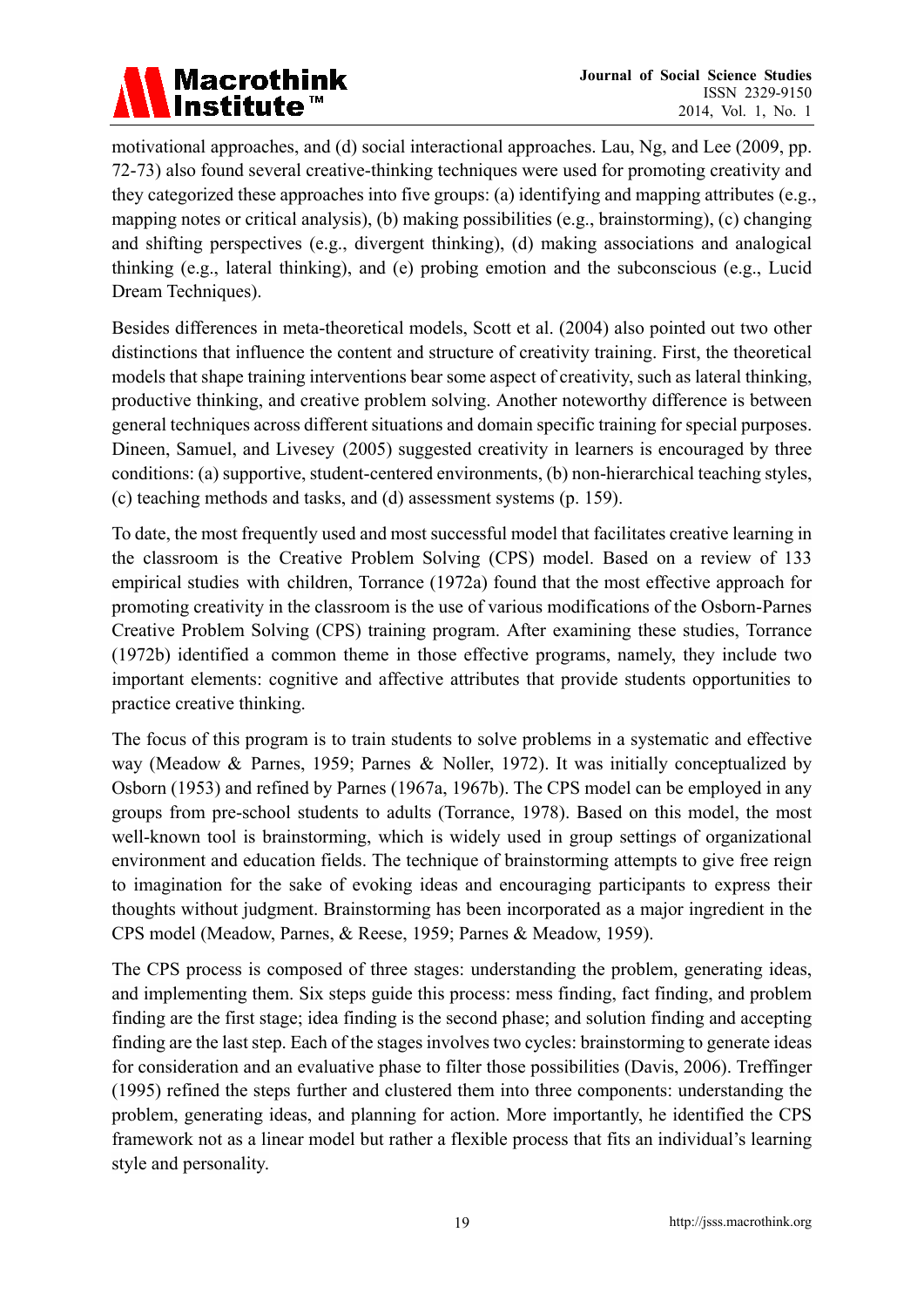

## **3. Method**

## *3.1 Literature Search*

The EBSCOhost Database, the ProQuest Educational Journal, ProQuest Dissertations & Theses, Business Source Complete, and the ABI Inform Complete were scanned for a search of creativity training in different conditions, setting the limitations of the search in English speaking nations, peer-reviewed journals, and publication date from 1980 to 2012. Using the University of the Incarnate Word library through the website search engine, the search terms "creativity training" and "creativity" were used. In addition, some usable empirical studies were traced from the references of Scott et al. (2004), Rose and Lin (1984), and Ma (2006) studies. As Chen, Kim, Moon, and Merriam (2008) found, the majority of adult research focuses on the context of formal learning. Thus, for the purpose of this study, the major focus is concerning the effects of creativity training in the formal learning settings rather than government, private, non-profit organizations. The research and review process occurred during December of 2012.

### *3.2 Criteria of Selection*

In order to obtain insights from this meta-analysis, selected students were following the criterion. First, the study must be related to creativity training and provided creativity measurement information. Second, the study must involve enough empirical data for the statistics needed to calculate the effect size. In addition, studies with no control group were eliminated because of no reference group as a baseline. Finally, the nature of sampling was also taken into consideration. In the current study, the purpose was to investigate the effects of creativity training programs on adults, so graduate students or subjects with mean age over 25 were included in this meta-analysis, whereas children, high school and undergraduate students in the classroom environment were excluded.

Some studies where creativity scores were not measured or using an inventory for self-assessment of creative performance were viewed as of poor quality, and therefore not included. If studies omit non-significant results, it is suspicious that the validity of the study; therefore, they were not included in this study. There were initially 14 targeted articles, however, because of several preceding issues, in the end, a total of 11 studies were selected for the further analysis.

#### *3.3 Coding of Data*

After all relevant articles were selected, each study was coded as follows: (a) author, (b) date of publication, (c) published (journal articles) or unpublished (dissertation) information, (d) subject's demographic information (age and category), (e) sample size, (f) type of experiential design (post-only or pre-post), (g) types of interventions and training techniques (independent variables), (h) creativity measurement used in the study (dependent variables), and (i) training time period in minutes. All the coding was keyed in Microsoft Excel and effect sizes were then calculated.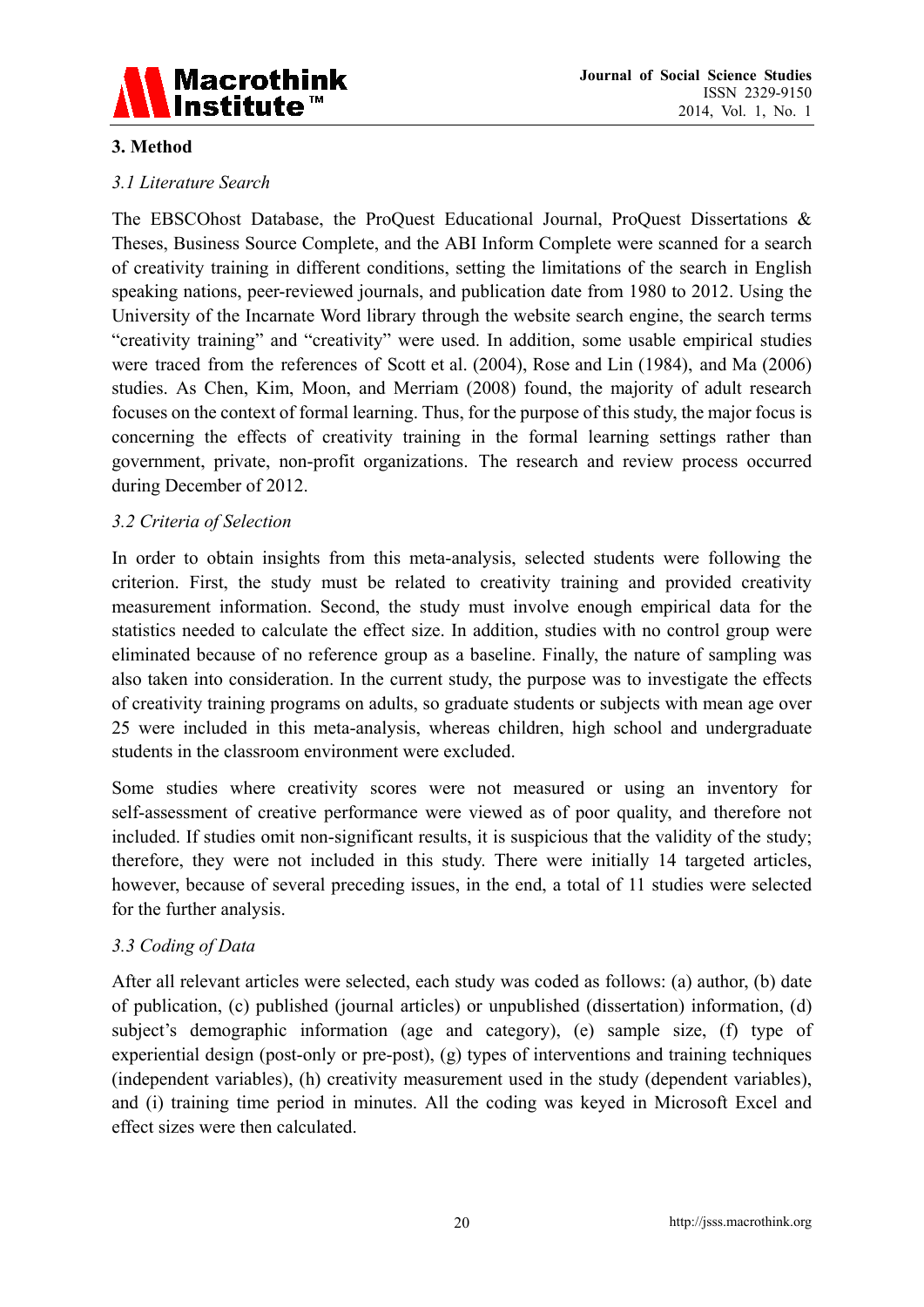

#### *3.4 Computations of Effect Sizes*

Effect sizes were calculated from the means and standard deviations of the outcomes of the experimental and control groups. When mean or standard deviations were not available from reports, effect size was calculated from *t*-test and *F* statistics. In each study, all of the subscales' effect sizes were assessed, then, averaged into one single effect size index to present the effect of the study. If there was more than one treatment group, each would be calculated separately. Both estimations of effect sizes: Cohen's d and correlation coefficient (*r*), which were commonly used in meta-analysis, were employed. In addition, the value obtained for*d* was obtained by using the standard deviation of the control group. The formulas used in the calculation were followed the equations suggested by Cooper and Hedges (1994, pp. 232-239):

$$
as = \frac{Me - Mo}{SD\sigma} \tag{1}
$$

$$
as = \frac{Me - Mo}{\sqrt{\frac{(n_g - 1)SD_g^2 + (n_g - 1)SD_g^2}{n_g + n_g - n}}}
$$
(2)

$$
as = \frac{t(n_e + n_e)}{\sqrt{n_e n_e(n_e + n_e - 2)}}
$$
\n(3)

$$
as = \frac{2\sqrt{F}}{\sqrt{af}}\tag{4}
$$

$$
as = \frac{M_{\rm g} 2 - M_{\rm g} 2}{SD_{\rm g} 2} - \frac{M_{\rm g} 1 - M_{\rm g} 1}{SD_{\rm g} 1} \tag{5}
$$

In these equations, *es* is the effect size, *Me* is the mean of the experiential group, *Mc* is the mean of the control group, *SDc* is the standardized deviation of the control group,  $n_e$  is the sample size of the experiential group,  $n_c$  is the sample size of the control group,  $Me2$  is the mean of the experiential group on the posttest, *Mc2* is the mean of the control group on the posttest, *Me1* is the mean of the experiential group on the pretest, *Mc1* is the mean of the control group on the pretest, *SDc2* is the standard deviation of the control group on the posttest, and *SDc1* is the standard deviation of the control group on the pretest. An equation was used according to the nature of the data found in the articles. Equation 2 was preferred to Equation 1 because the former utilized the poor standard deviation. Equation 3 and 4 were employed only if no means and standard deviation were given. For studies that contained preand post-test, the effect sizes were calculated with the Equation 5.

#### **4. Results**

All data were obtained by one reviewer. Studies that met the inclusion criteria regarding the targeted outcomes were reported in Table 1. An analysis of interventions by type of treatment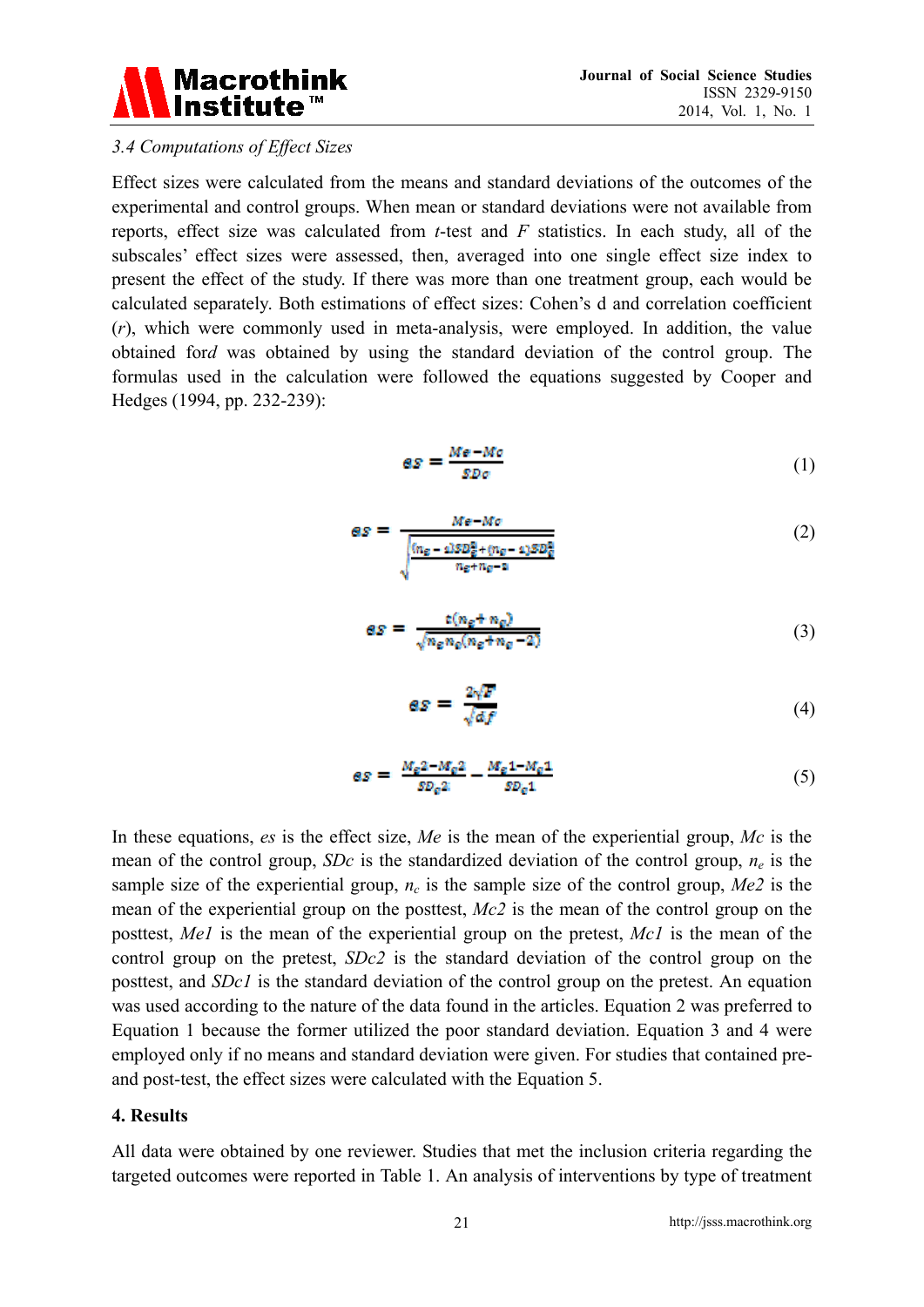

is also reported. The type of treatment data was retrieved from the published studies. Timing of intervention implementation is also presented. The duration of intervention was found between a half hour and ten weeks.

| Study                                           | Study design                               | Participants                                                             | Interventions                                                               | Outcomes                                                                                                                                    |
|-------------------------------------------------|--------------------------------------------|--------------------------------------------------------------------------|-----------------------------------------------------------------------------|---------------------------------------------------------------------------------------------------------------------------------------------|
| Fontenot<br>(1993)                              | Randomized<br>experimental-control<br>test | 62 American<br>business people (14<br>females, 48 males)                 | Osborn-ParnesCPS(6hr)                                                       | Fluency in data<br>finding, fluency in<br>problem finding,<br>flexibility in<br>problem finding,<br>and quality of the<br>problem statement |
| Gendrop<br>(1996)                               | Pre-post test                              | 97 professional<br>nurses                                                | Synectics: paradox,<br>analogue, unique activity,<br>and equivalent (10 hr) | TTCT(verbal), and<br><b>GCPST</b>                                                                                                           |
| Gist(1989)                                      | Randomized<br>experimental-control<br>test | 59 managers (16)<br>females, 43 males)                                   | Innovative problem<br>solving (brainstorming $+$<br>brainwriting) (4.5 hr)  | Idea quantity and<br>idea divergence                                                                                                        |
| Benedek et<br>al. (2006)                        | Pre-post test                              | 36 German adults<br>(19females, 17<br>males)                             | Verbal creativity &<br>functional creativity (24<br>min)                    | VKT: ideational<br>fluency $\&$<br>ideational<br>originality                                                                                |
| Ogilvie $\&$<br>Simms<br>(2009)                 | Randomized<br>experimental-control<br>test | 89 professional<br>accounting MBA<br>students<br>(47females,<br>41males) | Creative decision making<br>$(30 \text{ min})$                              | Novel solution                                                                                                                              |
| Kabanoff &<br>Bottger<br>(1991)                 | Pre-post test                              | 64 MBA students<br>(13 females,<br>51males)                              | Osborn-ParnesCPS<br>$(10 \text{weeks})$                                     | TTCT(verbal)                                                                                                                                |
| Basadur,<br>Pringle, $\&$<br>Kirkland<br>(2002) | Pre-post test                              | 168<br>Spanish-speaking<br>South American<br>managers                    | Osborn-ParnesCPS (4hr)                                                      | Preference for<br>active divergence                                                                                                         |
| Basadur,<br>Wakabayashi,<br>&Takai<br>(1992)    | Pre-post test                              | 107 Japanese<br>managers                                                 | Osborn-ParnesCPS (4hr)                                                      | Preference for<br>active divergence                                                                                                         |
| Albano<br>(1987)                                | Pre-post test                              | 174 U.S. Army                                                            | Relaxation/visual<br>stimulation $+$ invention<br>(20 hr)                   | TTCT (figural &<br>verbal)                                                                                                                  |
| Wang &<br>Horng (2002)                          | Pre-post test                              | 72 R&D workers<br>$(13$ females, 96<br>males)                            | CPS(12hr)                                                                   | TTCT (figural)                                                                                                                              |
| Massetti<br>(1996)                              | Post-only test                             | 43 MBA students                                                          | Software<br>(IdeaFisher&Ideatree)                                           | Idea fluency<br>novelty, & value                                                                                                            |

### Table 1. Characteristics of included studies

*Note*. TTCT = Torrance Test of Creative Thinking; GCPST = Gordon Creative Problem Solving Test; CPS = Creative Problem Solving; VKT = Verbaler Kreativitats test (German verbal creativity test).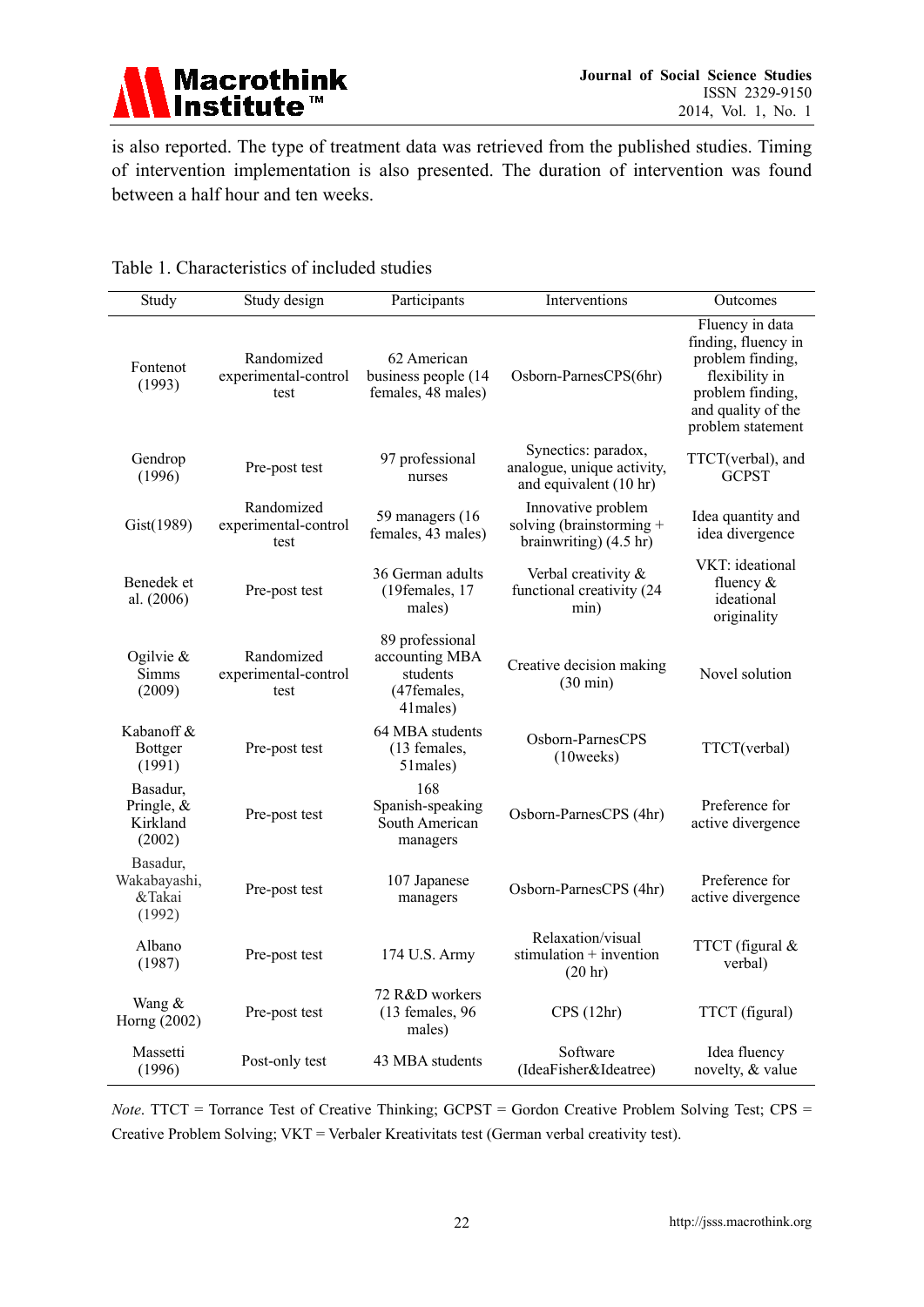

All treatments were designed to increase creativity of adults. The treatments are classified as follows. The first is problem solving and decision making (CPS, brainstorming, and Creative Decision Making). The main purpose of these training is to use creativity to solve ambiguous problems. Generally, there are four stages: identifying problems, generating solutions, evaluating solutions, and elaborating a solution. Second type is ideation training, including Synectics and Idea Fisher & Ideatree. The main focus of these techniques is combining different and apparently irrelevant elements in order to create new ideas by means of analysis, substitute, rearrange, metaphor, and analogy. The last is visual/verbal stimulation, which involves incubation techniques by producing an unexpected "aha" insight. It involves undedicated, inactive, relaxed, unconscious mental constructs through a series of visual or verbal stimulus. The outcome scales used to measure creativity include fluency, flexibility, originality, elaboration, and attitude. This finding is probably because the majority of studies utilized TTCT (Torrance Test of Creative Thinking) or divergent-thinking tests, which are the most popular paper-and-pencil creativity assessments (Kaufman, Plucker, & Baer, 2008).

The first objective of this review was to evaluate the effects of evidence-based creativity training for adults. Table 1 shows the characteristics of 11 studies and these studies provided eight treatments with a total of 971 participants contributing to this analysis. As Table 2 shows, the effect sizes of most studies ( $n = 7$ ) were medium to large. In addition, the fact that the associated CI included a negative value indicates the average effect size was not significantly greater than zero at  $p < 0.05$ . Three of the included studies noted small effect size ( $p > 0.05$ ) and only one study showed no effect ( $p = 0.93$ ). The average weighted effect size (Cohen's *d*) for all studies was 0.81 and the average weighted effect size (*r*) was 0.35. This result indicates the effect size of creativity training was medium.

| Study                                | N   | r    | $\overline{d}$ | 95% CI          | P            |
|--------------------------------------|-----|------|----------------|-----------------|--------------|
| Fontenot (1993)                      | 62  | 0.46 | 1.04           | [0.24, 0.75]    | ${}_{0.001}$ |
| Gendrop (1996)                       | 97  | 0.33 | 0.70           | [0.24, 0.75]    | 0.001        |
| Gist(1989)                           | 59  | 0.64 | 1.66           | [0.50, 1.02]    | ${}< 0.001$  |
| Benedek et al. (2006)                | 36  | 0.23 | 0.47           | $[-0.11, 0.58]$ | 0.18         |
| Ogilvie & Simms $(2009)$             | 89  | 0.25 | 0.51           | [0.04, 0.47]    | 0.02         |
| Kabanoff & Bottger (1991)            | 64  | 0.26 | 0.54           | [0.02, 0.52]    | 0.04         |
| Basadur, Pringle, & Kirkland (2002)  | 168 | 0.12 | 0.38           | $[-0.03, 0.27]$ | 0.12         |
| Basadur, Wakabayashi, & Takai (1992) | 107 | 0.46 | 1.05           | [0.31, 0.69]    | < 0.001      |
| Albano (1987)                        | 174 | 0.58 | 1.45           | [0.51, 0.81]    | < 0.001      |
| Wang $&$ Horng (2002)                | 72  | 0.01 | 0.1            | $[-0.23, 0.25]$ | 0.93         |
| Massetti (1996)                      | 43  | 0.29 | 0.58           | $[-0.01, 0.61]$ | 0.06         |

Table 2. Effect sizes of included studies

The second objective was to compare the relative effectiveness of assessment of creativity for adults. For this analysis, studies were grouped according to type of different measurements (see Table 3). From the 11 studies, measurements of creativity were categorized into five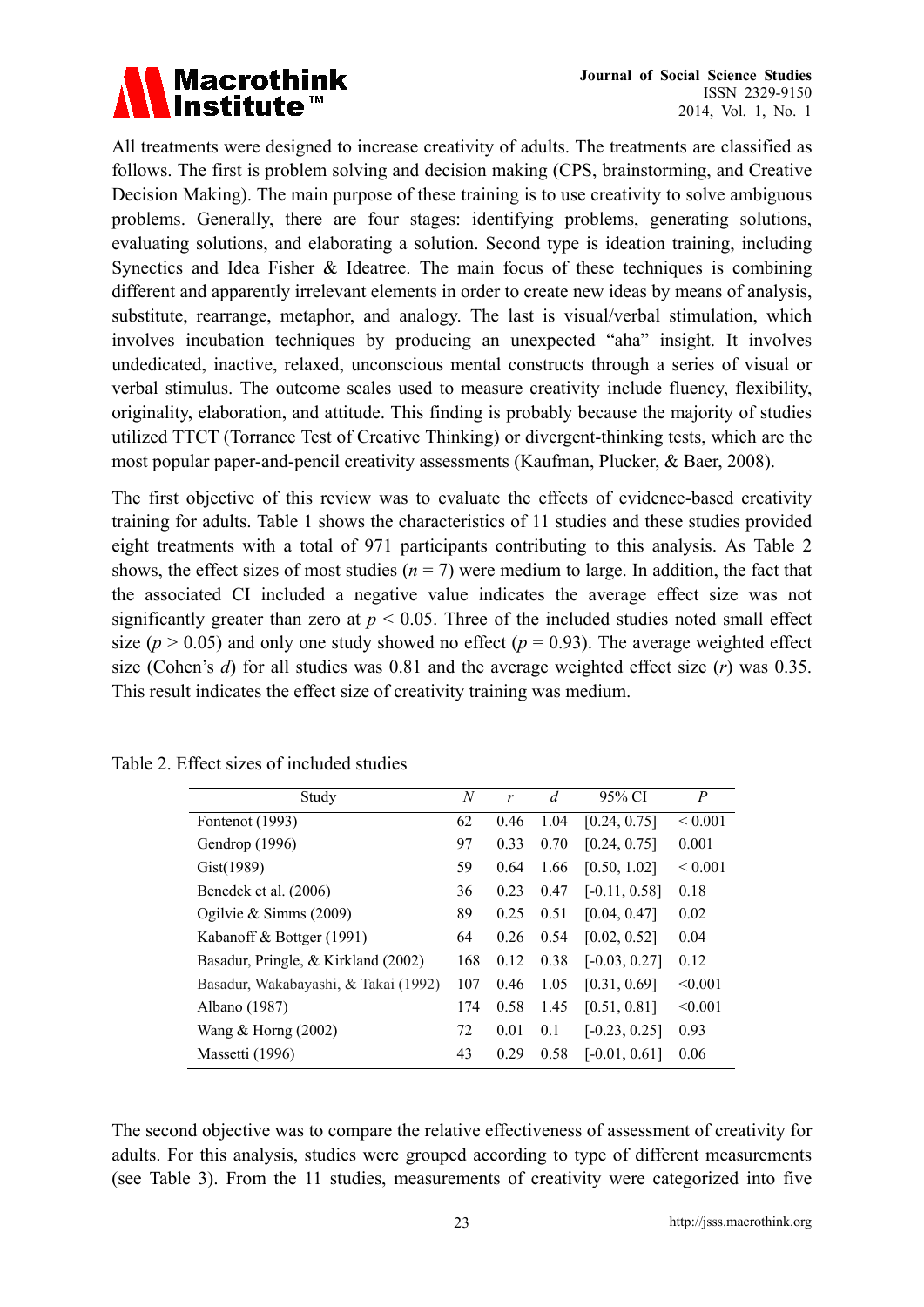

types. Comparing these five assessment types, four had medium to large effect sizes between  $r = 0.24$  and 0.58 ( $d = 0.57$  and 1.42,  $p < 0.001$ ). However, elaboration had no effect ( $p =$ 0.92).

| Type of measurement $n$ |     | $\kappa$ | r    | d    | p       |
|-------------------------|-----|----------|------|------|---------|
| Fluency                 | 448 | 10       | 0.54 | 1 29 | < 0.001 |
| Flexibility             | 291 | 6        | 0.58 | 142  | < 0.001 |
| Originality             | 421 | 9        | 0.43 | 0.95 | < 0.001 |
| Elaboration             | 93  |          | 0.01 | 0.03 | 0.92    |
| Attitude                | 209 |          | 0.24 | 0.57 | < 0.001 |

Table 3. Effect sizes by measurement tools

*Note.*  $k =$  number of samples.

#### **5. Discussion**

The results confirm the findings of previous meta-analysis (Ma, 2006; Rose & Lin, 1984; Scott et al., 2004) indicating that creativity training is effective  $(d = 0.81, r = 0.35)$  on adults. The magnitude of this finding indicates creativity training is promising for increasing adults' creative thinking. However, because of the scarcity of available literature, this result implies that more efforts need to be made to bring creativity into adult classrooms.

The majority of selected studies used idea-generation (divergent thinking) strategies for facilitating adults' idea fluency (quantity). The outcome measurement shows the positive direction of this kind of implementation. In this study, CPS was the most popular intervention in adult classrooms and the concept of TTCT (Torrance, 1974) was utilized to assess the effect of intervention. Indeed Puccio, Firestien, Coyle, and Masucci (2006) provided an excellent example of review and synthesis of the CPS literature in organizational settings. They discovered the positive benefits of the CPS training in adults groups. In addition, Brophy (1998) reviewed the efforts of CPS in various studies and supported the ideal of "the likelihood that CPS in many situations can be enhanced by targeted training" (p. 144).

In order to maintain the validity of this meta-analytic study, the researcher carefully scrutinized all included studies for the check of sample size, control group, published, and the measurement tool. The sample sizes of studies are adequate (from 36 to 174 subjects) with the control group. All articles were either from peer-reviewed journals or from unpublished dissertations. The majority used TTCT as the assessment tool. In terms of assessment of creativity, the results of the current study indicate that fluency, flexibility, and originality might be the valid assessment of creative performance, with the medium effect size. The effect size of elaboration was trivial. This implies for the future researchers to reconsider the assessment of elaboration as an indicator of creativity. In addition, the use of attitude as a benchmark of creative performance is questionable because the small effect size was found in this study. It is probably the economic issue; thus, the majority of studies utilized the paper-and-pencil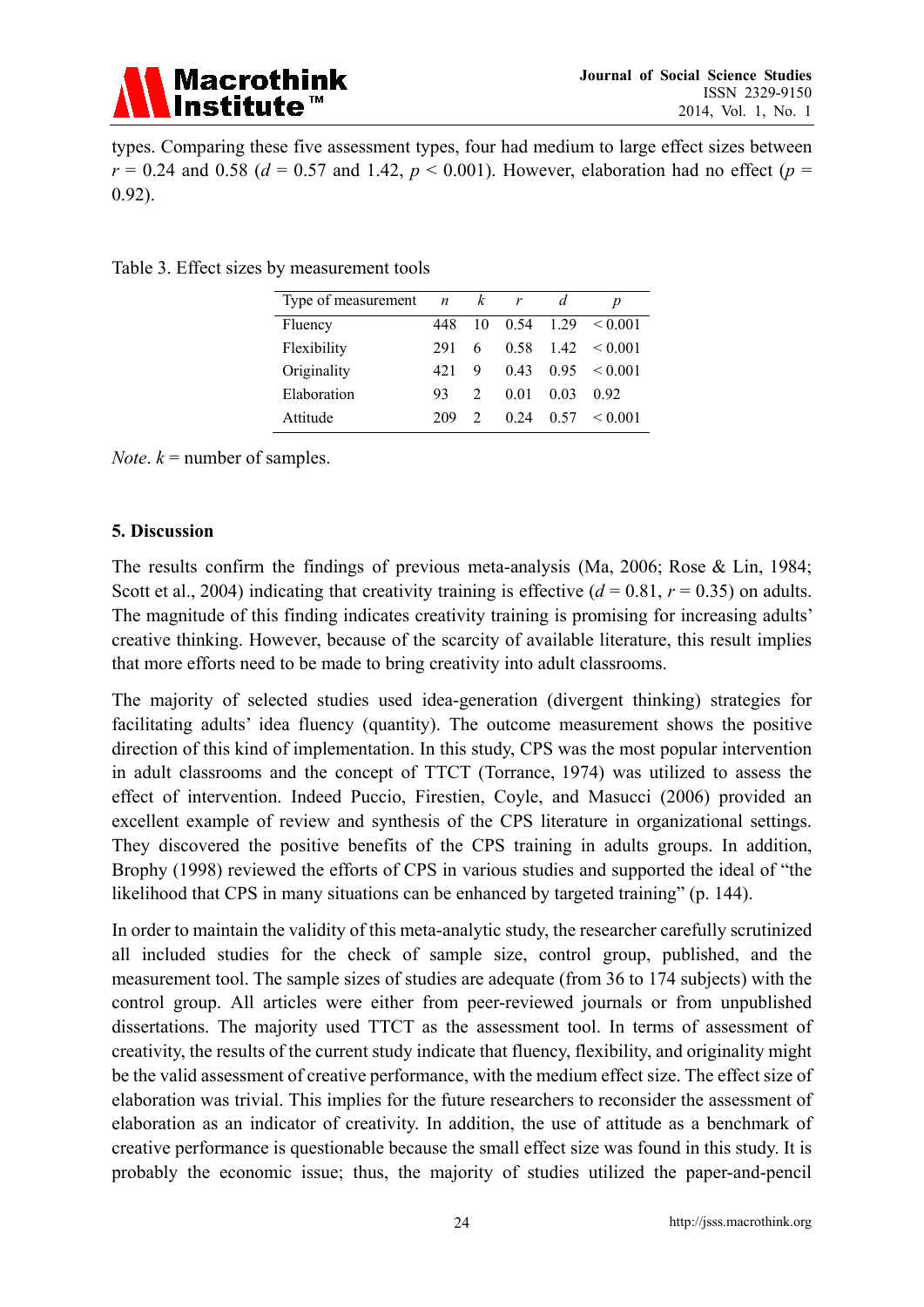

divergent thinking tests as the main criteria for the evaluation of creativity.

It should be noted that although divergent thinking tests (e.g., TTCT) enjoy well-known reputation in creativity research, several researchers have questioned the validity of this kind of test (e.g., Houtz & Krug, 1995; Runco, 2006). The major deficiency is grounded in the lack of validity. In other words, this paper-and-pencil assessment does not guarantee real-life creativity. In order to address this issue, for future research, it might be helpful to use different approaches to evaluate the creative performance of adults. For instance, ask adults to create real-life products (e.g., poem, story, and collages) and have a panel of judges evaluate their creativity in terms of artifacts. This line of research was developed by Amabile (1982, 1996) who used the Consensual Assessment Technique (CAT) procedure to detect creativity and was further extended by other researchers (Garoff & Besancon, 2008; Kaufman, Bear, & Cole, 2009; Kaufman, Lee, Baer, & Lee, 2007).

One shortcoming of this analysis should be noted. Because only 11 studies were found, the small sample size does not have enough power to generalize the real effect of creativity training in adults. Therefore, these findings cannot be considered conclusive. Additional carefully designed research is needed. Despite this notable limitation, it still encourages practitioners to consider the use of creativity training in adult learners. Above all, the question about the real effect of training cannot be fully and finally answered given the current state of the literature, but practitioners should consider the possible beneficial outcomes of using imaginative, explorative, play, and constructive approaches to unleash the creativity of adult learners.

#### **6. Conclusion**

In the adult learning context, the idea of creativity development of adults still needs more attention. Despite a plea by several adult educators to promote creativity (e.g., Edelson, 1999; Hickson & Housley, 1997; Lones, 2000), few studies have focused on this specific group (Butler, 1967; Haanstra, 1999; Nemec & Sullivan-Soydan, 2009). What remains to be explored are appropriate and beneficial approaches that adult educators can utilize to facilitate creativity in adult learners. It is, therefore, the major focus of this meta-analytic study that encourages more educators to search and implement creativity training to unleash creativity seeds in adult learners.

One implication from the current study is that adult educators should invest creative potential. Adult educators are aware of the importance of creativity in adult learners (Edelson & Malone, 1999; Lones, 2000). After reviewing related literature about creativity and age, Simonton (1990) believed the notion that "creativity is the prerogative of youth, whereas old age is virtually synonymous with a decline in creative power" (p. 626) is problematic. Creativity is one of the important elements in successful aging. In fact, creativity offers a channel to cope effectively with major life changes, especially age-related physiological and functional declines (Flood & Scharer, 2006). Specifically, modern challenges necessitate the adoption of a new way of thinking, where creative problem-finding and solving plays a key role (Fontenot, 1993). The value of stimulating creativity in elders is to improve functioning at all levels (Sierpina & Cole, 2004), especially in the area of mental health (Cropley, 1990).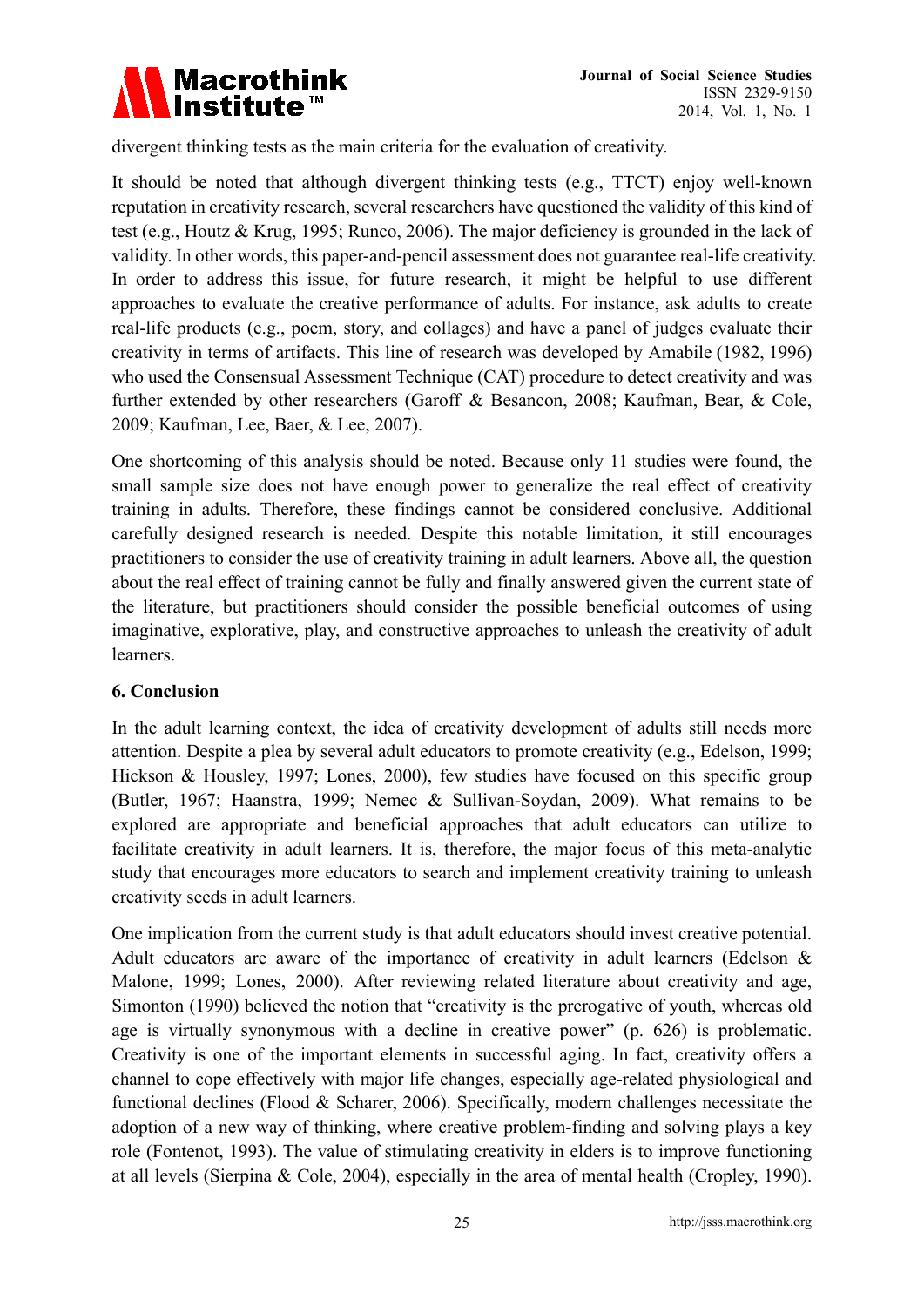

Runco (2007) stresses the value of studies of creative potential and has an optimistic view of this creative potential.

In summary, it is suggested that adult educators rethink to bring some creativity training tactics into their curricula and practice these exercises to promote creative thinking for adult learners. In addition, for policy makers, it is suggested that the idea of creative thinking in adults should be valued and in turn provide adequate resource and support to buttress this idea.

### **References**

References marked with an asterisk indicate studies included in the meta-analysis.

\*Albano, C. (1987). *The effects of an experimental training program on the creative thinking abilities of adults*.(Doctoral dissertation). Retrieved from ProQuest Dissertations and Theses (303592974).

Amabile, T. M. (1982). Social psychology of creativity: A consensual assessment technique. *Journal of Personality and Social Psychology, 43*(5), 997-1013. http://dx.doi.org/10.1037/0022-3514.43.5.997

Amabile, T. M. (1996). *Creativity in context: Update to the social psychology of creativity*. Boulder, Colorado: Westview Press.

\*Basadur, M., Pringle, P., & Kirkland, D. (2002). Crossing cultures: Training effects on the divergent thinking attitudes of Spanish-speaking south American managers. *Creativity Research Journal, 14*(3/4), 395-408. http://dx.doi.org/10.1207/S15326934CRJ1434\_10

\*Basadur, M., Wakabayashi, M., & Takai, J. (1992). Training effects of the divergent thinking attitudes of Japanese managers. *International Journal of Intercultural Relations, 16*(1), 329-345. http://dx.doi.org/10.1016/0147-1767(92)90056-Z

\*Benedek, M., Fink, A., & Neubauer, A. C. (2006). Enhancement of ideational fluency by means of computer-based training. *Creativity Research Journal, 18*(3), 317-328. http://dx.doi.org/10.1207/s15326934crj1803\_7

Brophy, D. R. (1998). Understanding, measuring, and enhancing individual creative problem-solving efforts. *Creativity Research Journal, 11*(2), 123-150. http://dx.doi.org/10.1207/s15326934crj1102\_4

Bull, K. S., Montgomery, D., & Baloche, L. (1995). Teaching creativity at the college level: A synthesis of curricular components perceived as important by instructors. *Creativity Research Journal, 8*(1), 83-90. ttp://dx.doi.org/10.1207/s15326934crj0801\_7

Butler, R. N. (1967). The destiny of creativity in later life: Studies of creative people and the creative process. In S. Levin & R. J. Kahana (Eds.), *Psychodynamic studies on aging, creativity, reminiscing, and dying* (pp. 20-63). New York: International University Press.

Chen, L. K., Kim, Y. S., Moon, P., & Merriam, S. B. (2008). A review and critique of the portrayal of older adult learners in adult education journals, 1980-2006. *Adult Education Quarterly, 59*(1), 3-21. http://dx.doi.org/10.1177/0741713608325169

Cooper, H., & Hedges, L. V. (1994). *Research synthesis as a scientific enterprise*. New York, NY: Sage.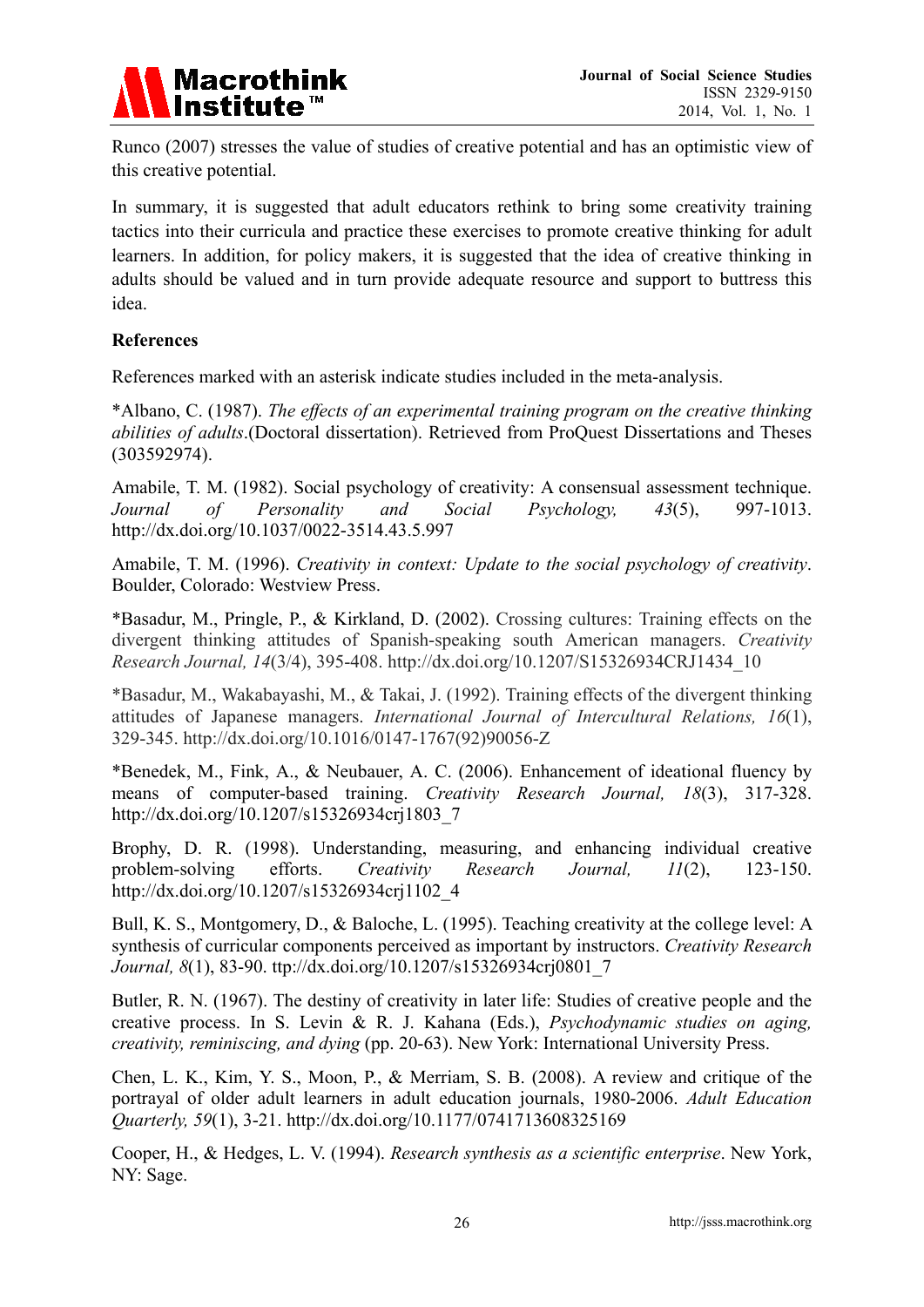

Craft, A. (2003). The limits to creativity in education: Dilemmas for the educator. *British Journal of Educational Studies, 51*(2), 113-127. http://dx.doi.org/10.1111/1467-8527.t01-1-00229

Cropley, A. J. (1990). Creativity and mental health in everyday life. *Creativity Research Journal, 3*(3), 167-178. http://dx.doi.org/10.1080/10400419009534351

Davis, G. A. (2006). *Gifted children and gifted education: A handbook for teachers and parents*. Scottsdale, AZ: Great Potential Press.

Dineen, R., Samuel, E., & Livesey, K. (2005). The promotion of creativity in learners: Theory and practice. *Art, Design & Communication in Higher Education, 4*(3), 155-172. http://dx.doi.org/10.1386/adch.4.3.155/1

Edelson, P. J. (1999). Creativity and adult education. *New Directions for Adult & Continuing Education, 8*(1), 3-13. http://dx.doi.org/10.1002/ace.8101

Edelson, P., & Malone, P. L. (1999). New vistas for adult education. *New Directions for Adult & Continuing Education, 8*(1), 87-89. http://dx.doi.org/10.1002/ace.8109

Flood, M., & Scharer, K. (2006). Creativity enhancement: Possibilities for successful aging. *Issues in Mental Health Nursing, 27*(9), 939-959. http://dx.doi.org/10.1080/01612840600899832

\*Fontenot, N. A. (1993). Effects of training in creativity and creative problem finding upon business people. *Journal of Social Psychology, 133*(1), 11-22. http://dx.doi.org/10.1080/00224545.1993.9712114

Garoff, X., & Besancon, M. (2008). Variability of creativity judgments. *Learning and Individual Differences,18*(4), 367-371. http://dx.doi.org/10.1016/j.lindif.2008.04.001

\*Gendrop, S. C. (1996). Effect of an intervention in synectics on the creative thinking of nurses. *Creativity* Research Journal, 9(1), 11-19. http://dx.doi.org/10.1207/s15326934crj0901\_2

Gibson, R. (2010). The 'art' of creative teaching: Implications for higher education. *Teaching in Higher Education, 15*(5), 607-613. http://dx.doi.org/10.1080/13562517.2010.493349

\*Gist, M. E. (1989). The influence of training method on self-efficacy and idea generation among managers. *Personnel Psychology, 42*(4), 787-805. http://dx.doi.org/10.1111/j.1744-6570.1989.tb00675.x

Haanstra, F. H. (1999). The Dutch experiment in developing adult creativity. *New Directions for Adult & Continuing Education, 8*(1), 37-45. http://dx.doi.org/10.1002/ace.8104

Haring-Smith, T. (2006). Creativity research review: Some lessons for higher education. *Peer Review, 8*(2), 23-27.

Hickson, J., & Housley, W. (1997). Creativity in later life. *Educational Gerontology, 23*(6), 539-547. http://dx.doi.org/10.1080/0360127970230604

Houtz, J. C., & Krug, D. (1995). Assessment of creativity: Resolving a mid-life crisis. *Educational Psychology Review, 7*(3), 269-300. http://dx.doi.org/10.1007/BF02213374

Jeffrey, B., & Craft, A. (2004). Teaching creatively and teaching for creativity: Distinctions and relationships. *Educational Studies*,  $30(1)$ , 77-87.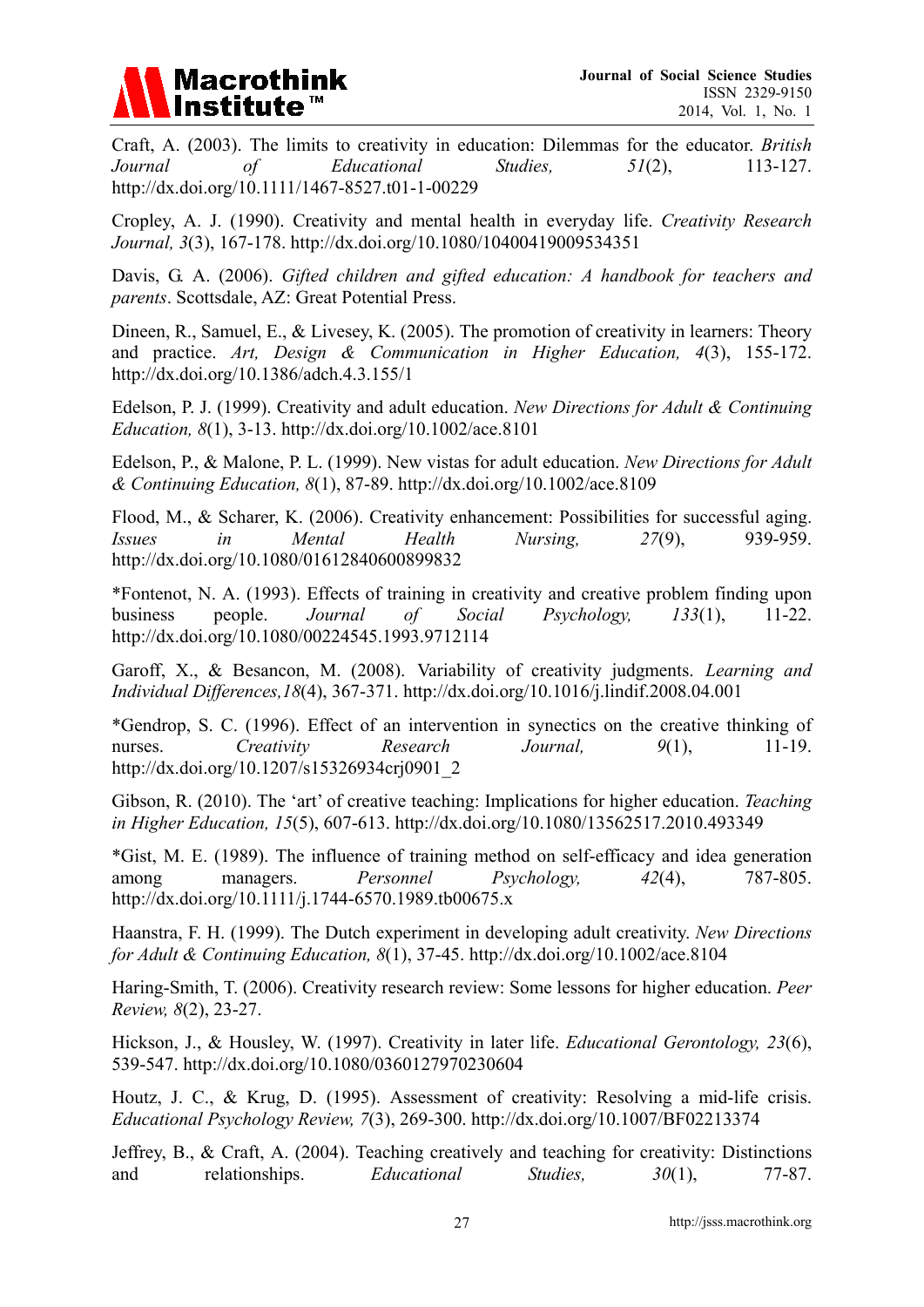

http://dx.doi.org/10/1080.0305569032000159750

\*Kabanoff, B., & Bottger, P. (1991). Effectiveness of creativity training and its relation to selected personality factors. *Journal of Organizational Behavior, 12*(3), 235-248. http://dx.doi.org/10.1002/job.4030120306

Kaufman, J. C., Bear, J., & Cole, J. C. (2009).Expertise, domains, and the consensual assessment technique. *The Journal of Creative Behavior, 43*(4), 223- 233. http://dx.doi.org/10.1002/j.2162-6057.2009.tb01316.x

Kaufman, J. C., Lee, J., Baer, J., & Lee, S. (2007). Captions, consistency, creativity and the consensual assessment technique: New evidence of reliability. *Thinking Skills and Creativity, 2*(2), 96-106. http://dx.doi.org/10.1016/j.tsc.2007.04.002

Kaufman, J. C., Plucker, J. A., & Baer, J. (2008). *Essentials of creativity assessment*. Hoboken, NJ: John Wiley & Sons. http://dx.doi.org/10.1080/10400410802059929

Kleiman, P. (2008). Towards transformation: Conceptions of creativity in higher education. *Innovations in Education & Teaching International, 45*(3), 209-217. http://dx.doi.org/10.1080/14703290802175966

Lau, K. W., Ng, M. F., & Lee, P. Y. (2009). Rethinking the creativity training in design education: A study of creativethinking tools for facilitating creativity development of design students. *Art, Design & Communication in Higher Education, 8*(1), 71-84. http://dx.doi.org/10.1386/adch.8.1.71\_1

Lin, Y. S. (2011). Fostering creativity through education: A conceptual framework of creative pedagogy. *Creative Education, 2*(3), 149-155. http://dx.doi.org/10.4236/ce.2011.23021

Livingston, L. (2010). Teaching creativity in higher education. *Arts Education Policy Review, 111*(2), 59-62. http://dx.doi.org/10.1080/10632910903455884

Lones, P. S. (2000). Learning as creativity: Implications for adult learners. *Adult Learning, 11*(4), 9-12.

Lucas, B. (2001). Creative teaching, teaching creativity and creative learning. In A. Craft, B. Jeffrey, & M. Leibling (Eds.), *Creativity in education* (pp. 35-44). New York, NY: Continuum.

Ma, H. H. (2006). A synthetic analysis of the effectiveness of single components and packages in creativity training programs. *Creativity Research Journal, 18*(4), 435-446. http://dx.doi.org/10.1207/s15326934crj1804\_3

\*Massetti, B. (1996). An empirical examination of the value of creativity support systems on idea generation. *MIS Quarterly, 20*(1), 83-97. http://dx.doi.org/10.2307/249543

Meadow, A., & Parnes, S. J. (1959). Evaluation of training in creative problem solving. *Journal of Applied Psychology, 43*(3), 189-194. http://dx.doi.org/10.1037/h0046040

Meadow, A., Parnes, S. J., & Reese, H. (1959). Influence of brainstorming instructions and problem sequence on a creative problem solving test. *Journal of Applied Psychology, 43*(6), 413-416. http://dx.doi.org/10.1037/h0043917

National Advisory Committee on Creative and Cultural Education (NACCCE). (1999). *All our futures: Creativity, culture & education*. Sudbury, Suffolk: Department for Education and Employment.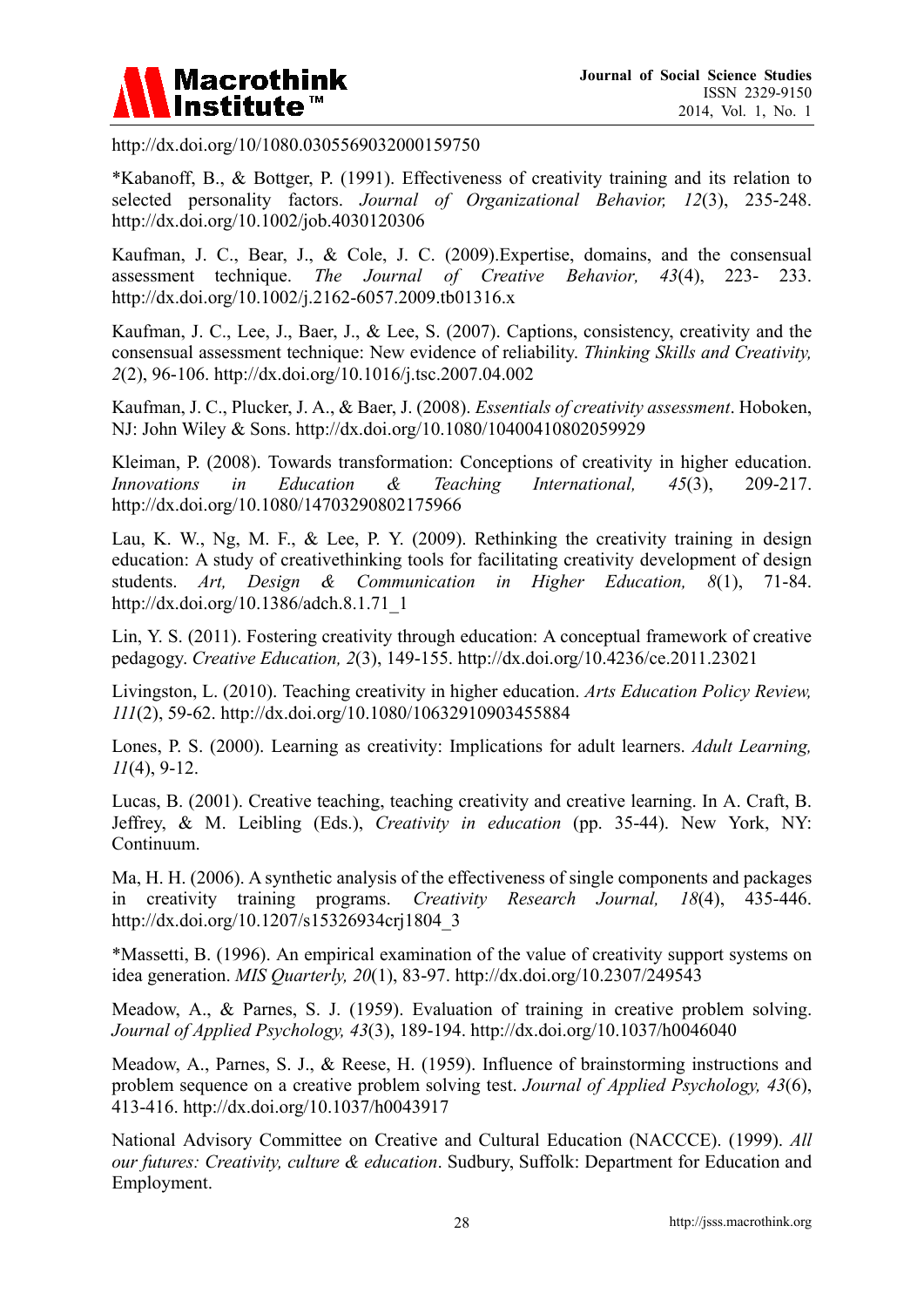

Nemec, P. B., & Sullivan-Soydan, A. (2009). Teaching flexibility and creativity through student project development. *Psychiatric Rehabilitation Journal, 32*(4), 319-322. http://dx.doi.org/10.2975/32.4.2009.319.322

Newton, D. P., & Newton, L. D. (2009). Some student teachers' conceptions of creativity in school science.*Research in Science & Technological Education, 27*(1), 45-60. http://dx.doi.org/10.1080/02635140802658842

Osborn, A. F. (1953). *Applied imagination: Principles and procedures of creative thinking*. New York, NY: Charles Scribner's Sons.

\*Ogilvie, D., & Simms, S. (2009). The impact of creativity training on an accounting negotiation.*Group Decision & Negotiation, 18*(1), 75-87. http://dx.doi.org/10.1007/s10726-008-9124-z

Parnes, S. J. (1967a). *Creative behavior guidebook*. New York, NY: Scribners.

Parnes, S. J. (1967b). *Creative behavior workbook*. New York, NY: Scribners.

Parnes, S. J., & Meadow, A. (1959). Effects of "brainstorming" instructions on creative problem solving by trained and untrained subjects. *Journal of Educational Psychology, 50*(4), 171-176. http://dx.doi.org/10.1037/h0047223

Parnes, S. J., & Noller, R. B. (1972). Applied creativity: The creative studies project part II -results of the two-year program. *The Journal of Creative Behavior, 6*(3), 164-186. http://dx.doi.org/10.1002/j.2162-6057.1972.tb00927.x

Puccio, G. J., Firestien, R. L., Coyle, C., & Masucci, C. (2006). A review of the effectiveness of CPS training: A focus on workplace issues. *Creativity & Innovation Management, 15*(1), 19-33. http://dx.doi.org/10.1111/j.1467-8691.2006.00366.x

Rose, L. H., & Lin, H. T. (1984). A meta-analysis of long-term creativity training. *The Journal of Creative Behavior, 18*(1), 11-22. http://dx.doi.org/10.1002/j.2162-6057.1984.tb00985.x

Runco, M. A. (2006). Reasoning and personal creativity. In J. C. Kaufman & J. Baer (Eds.), *Creativity and reason in cognitive development* (pp. 99-116). New York, NY: Cambridge University Press. http://dx.doi.org/10.1207/s15326934crj1803\_1

Runco, M. A. (2007). A hierarchical framework for the study of creativity. *New Horizons in Education, 55*(1), 1-9.

Scott, G., Leritz, L. E., & Mumford, M. D. (2004). The effectiveness of creativity training: A quantitative review. *Creativity Research Journal, 16*(4), 361-388. http://dx.doi.org/10.1207/s15326934crj1604\_1

Shaheen, R. (2010). Creativity and education. *Creative Education, 11*(3), 166-169. http://dx.doi.org/10.4236/ce.2010.13026

Sierpina, M., & Cole, T. (2004). Stimulating creativity in all elders: A continuum of interventions. *Care Management Journals, 5*(3), 175-182. http://dx.doi.org/10.1891/cmaj.2004.5.3.175

Simonton, D. K. (1988a). Age and outstanding achievement: What do we know after a century of research. *Psychological Bulletin, 104*(2), 251-267. http://dx.doi.org/10.1037/0033-2909.104.2.251